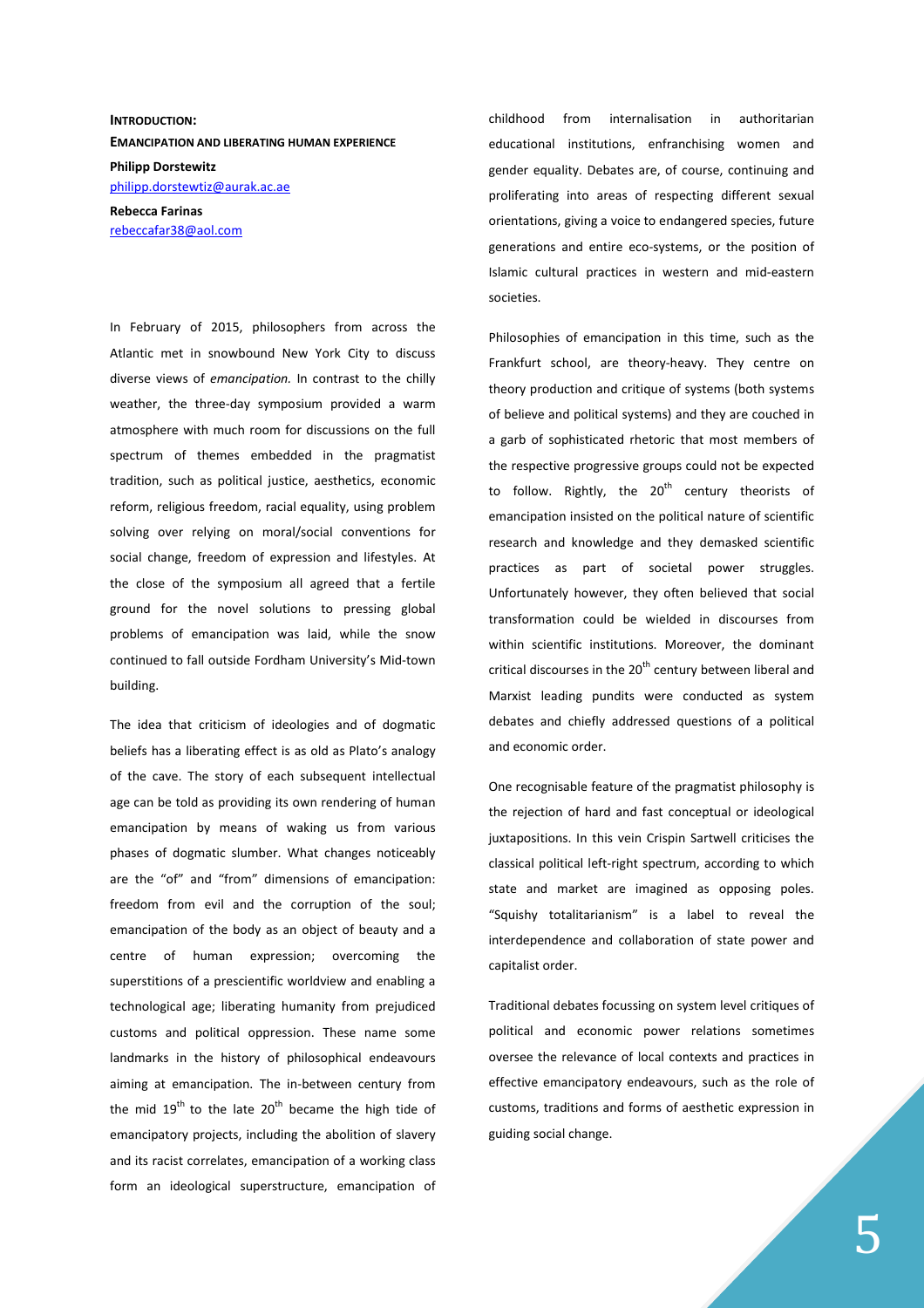The pragmatist tradition offers a variety of remarkable and potentially helpful approaches in these debates, which this special issue brings together. Pragmatists seek to reconnect system level critiques with human experience, social habits and various forms of human communication. E.g. Ken Stikkers asks how we can shore up the totalising tendency of capitalism, which defines all value, including the value of human life itself, in terms of capital and marketable commodities. His answer reflects on documented memories of oppressed and progressive groups, like former slaves and Haitian revolutionaries. In their accounts he finds inspirational episodes in which the experience of beauty, human courage and acts of defiance embodied resistance to a worldview that reduces human beings to a means for profit making.

Rebecca Farinas studies revolutionary transformations, namely those of the Ukrainian Maidan, in the context of religious and aesthetic experience. She links the revolutionary upheaval with lived cultural traditions, forms of expression that she finds in religious icons, which were embodied by protesters. She seeks out an intersection at James and Dewey's religious thinking, so as to synthesize James' insight of religious acceptance of our need to be emancipated from human struggles of subjective isolating states, with Dewey's theories of creative, community-oriented artistic processes. Emancipation for James and Dewey is always an ethical, social matter as well as a crucial personal and existential concern.

Pragmatists see their philosophy as a way of mediating between opposing ideologies. Sami Pihlström gives a key role to religious experience in this process. However, religion can fulfill this task only if it remains part of human experience and is not turned into an apologetic instrument of defending religious dogma. Pihlström questions in his paper whether mono-theism can help us fight evil, in that it does not pragmatically address the most urgent and compelling questions concerned with evil (and our existential condition for that matter), that

being how do we live with the evil in our lives so that we transform and change harm doing and suffering. William James' more existential moments give Pihlström opportunity to describe an emancipatory way out of excusing ourselves from dealing with evil on its own terms, as pragmatically we can emancipate our religious self awareness in terms of life as it presents itself and our meliorist attitudes.

The focus on aesthetic experience in emancipatory projects is part of the DNA of the Frankfurt School since Marcuse, Adorno, and Benjamin. Pragmatists share much of this approach. Roberta Dreon begins with thinking about beauty and life affirming qualities. For Dreon, Dewey and Marcuse, two unlikely companions in some ways, join the discussion in relation to discernment and creative aesthetic choices in living by being politically aware of the diverse nature of our everyday cultures. Although Dreon claims she can offer no solution to our global problems of an ugly, nonproductive aesthetic landscape, because of capitalist economic processes that replace aesthetically embodied artistic processes, she actually offers not merely a critique but a pragmatic melioristic analysis. By enriching practical, human relations through democracy and cultural community building, social change can happen as the focus of our ongoing histories. This course of discernment and qualification has cleared a path in commonplace experience by Berleant, as he puts forth an unapologetic critic of the contemporary "cooptation" of aesthetic resources as one that restricts and restrains human creativity, growth and profoundly meaningful interaction. Berleant impeaches the commodification, and by extension the monopolisation, of our senses by a capitalist system that found ways to manipulate our tastes, normally by means of exaggerated intensity, and reduce sensibility to means of profitmaking.

John Ryder, like Dreon, links pragmatist discourses with critical theory. Looking at the foundations of human experience in judgment Ryder sees a fault-line on the

6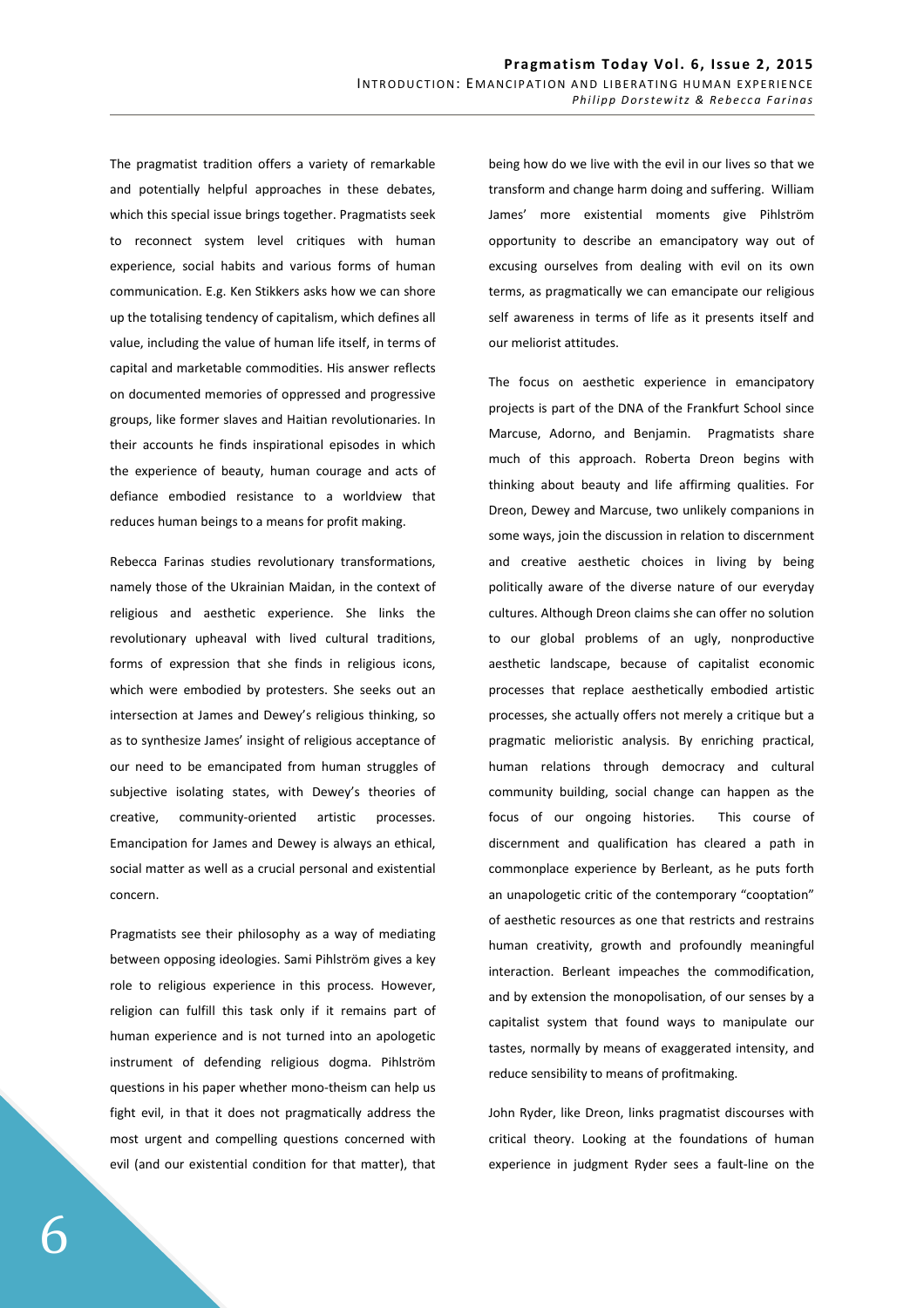one side of which both John Dewey and Walter Benjamin find themselves juxtaposed to James Buchler on the other. Whereas Dewey and Benjamin, in quite distinctive ways, see the judgement as an inferential capacity, Buchler widens the scope of judgment beyond the assertive to include expressive and active dimensions. This opens the door to give a new and autonomous and emancipated status to aesthetic judgments and expressive actions, alongside assertive judgments.

Aleksandra Lukascewicz Alcaraz has traced points of connection between post-modern thinkers and pragmatism. As she looks at the links between aesthetics, art, thinking and politics. She champions Continental philosophies because they recognise art as an important form of critique and activism, thereby fighting the status quo, and she incorporates pragmatism's contribution of thinking of art as an embodied experience into her picture.

The central concept of "imagination" stakes out an original contribution the pragmatist tradition offers to the understanding of emancipation. Brendan Hogan connects classical Deweyan ideas on imagination in social analysis with contemporary thought on social imaginaries and emancipation for which he engages the contemporary philosophers Charles Taylor and James Bohman. He demonstrates that emancipatory critique of neo-liberal social structures and ideology does not need to obtain the standpoint of neo-Marxist Frankfurt school inspired ideology-critique but that it can start from situated inquiry, which relies on creative imaginative exploration and transformation of situations.

Traditional system level critiques also tend to ignore the importance of specific lower level theoretical and methodological questions. Eric Thomas Weber studies whether the evidence-based medicine (EBM) is a reductive scientistic approach, exhibiting an advancing tendency to monopolise our medical practices. Does it reduce the suffering individuals, diverse therapeutic contexts, doctor patient relationships to routines and

procedures warranted by a modern statistical alchemy? Weber asks whether we need emancipation from this paradigm of evidence base medicine or whether we can find and emancipatory potential in its very methodological approach. After carefully surveying criticism that portrays EBM as a dehumanising and reductionist approach to medicine, he uses a pragmatist perspective to argue that EBM should be best understood as a tool, which, like any other tool, can be used and abused. Treated as a tool, Weber argues, EBM can avoid the pitfalls of reductionism and domineering as several EBM based studies of alternative medicine treatments demonstrate.

Finally Margolis' far-reaching exposé takes us a long way into questions of how to solve global problems. He identifies these problems as moral in nature. For Margolis, our solutions to over-arching problems (and he does mention a few in-directly, such as nuclear holocaust, as well as religious inspired terrorism and run away capitalism as a type of warfare) are actually embedded in our histories and cultures, not in philosophical thought or even our most cherished fundamental beliefs. Agentive norms, when looked at from a cultural/historical perspective, are best served when separated from our common involvement with the human condition. Margolis suggests "second best norms" as the problem solving set of values leading us all to a better more human world. These second-best norms will find consensus within our independent histories and cultures through understanding that treatises, solutions, and moral grounds are always a matter of our shifting evolutionary landscapes. Solutions of emancipation come not from philosophical ideologies, but for Margolis they come from a fuller understanding of ourselves and others, as human beings, as we encourage the positive possibilities we can hold in common, thereby propelling ourselves forward to our futures. The anti-perfectionist yet meliorist approach is a red thread that runs through the pragmatist tradition and sets it apart from many other philosophies of emancipation, and it holds a